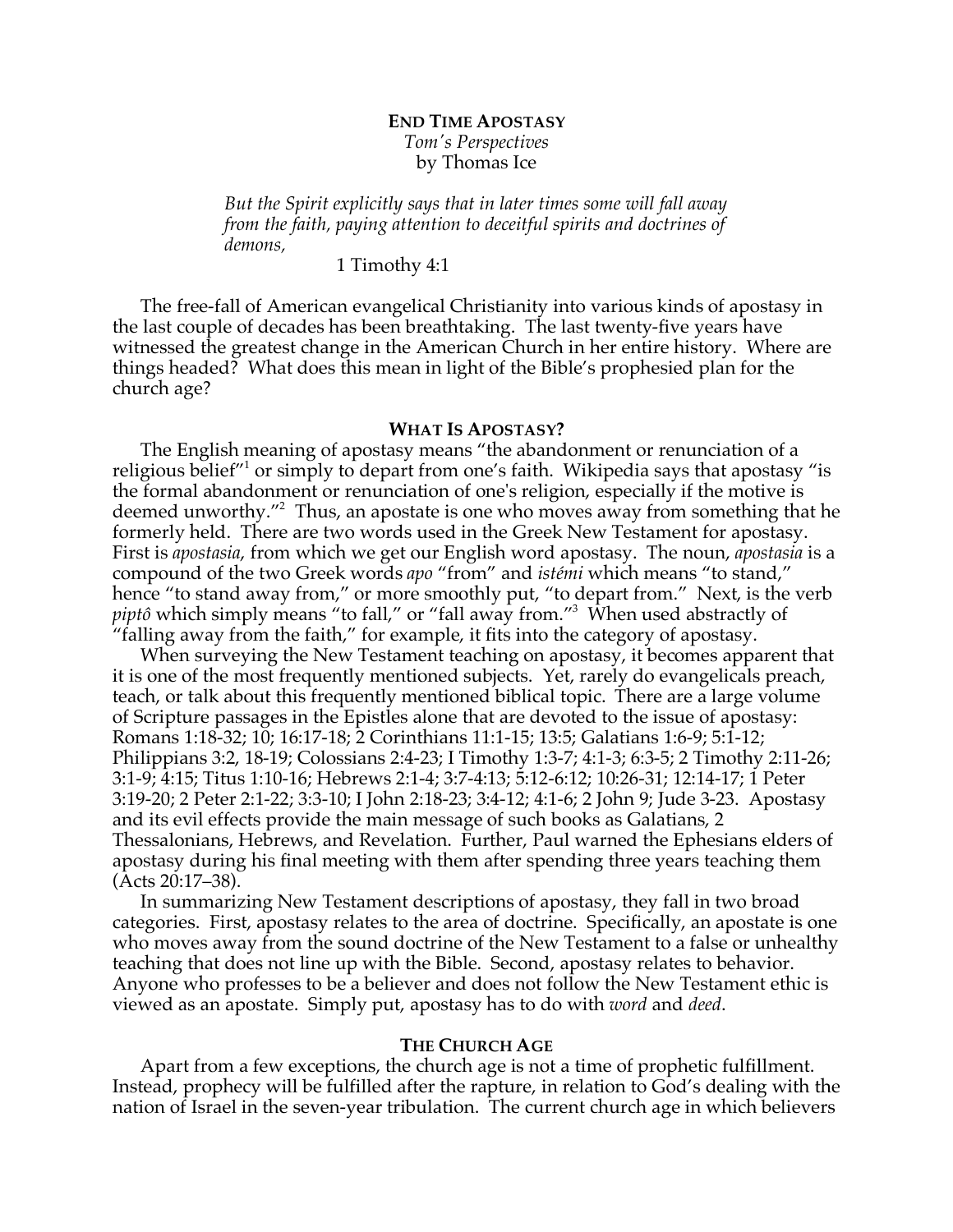live today does not have a specific prophetic countdown or timetable, as does Israel and her 70 weeks of years prophecy (Daniel 9:14-27). The New Testament does, however, provide general traits that characterize the church age.

Even specific prophecy that is fulfilled during the church age relates to God's prophetic plan for Israel and not directly to the church. For example, the prophesied destruction of Jerusalem and her Temple in A.D. 70 relates to Israel (Matthew 23:38; Luke 19:43-44; 21:20-24). Thus it is not inconsistent that prophetic preparations relating to Israel are already underway with the reestablishment of Israel as a nation in 1948 even though we still are living in the church age.

The church age is not characterized by historically verifiable prophetic events, except her ending with the rapture. But the general course of this age has been prophesied and can provide a general overview of what can be expected during this age.

#### **THE LAST DAYS**

Sometimes Christians read in the Bible about the "last days," "end times," etc., and tend to think that all of these phrases all of the time refer to the same thing. This is not the case. Just as in our own lives, there are many endings. There is the end of the work day, the end of the day according to the clock, the end of the week, the end of the month, and the end of the year. Just because the word "end" is used does not mean that it always refers to the same time. "End" is restricted and precisely defined when it is modified by "day," "week," etc.

The Bible teaches that this present age will end with the rapture, followed by the tribulation which will end with the second coming of Messiah to the earth. Thus, we must distinguish between the "last days" of the church age and the "last days" of Israel's tribulation. The following passages refer to the end of the church age: 1 Timothy 4:1; 2 Timothy 3:1; Hebrews 1:2; James 5:3; 1 Peter 1:5, 20; 2 Peter 3:3; 1 John 2:18; Jude 18.

#### **APOSTASY AND THE LAST DAYS**

The New Testament teaches us to expect that apostasy will arise within the church throughout the church age, but especially during the last days of the church. In fact, guarding against apostasy is one of the top priorities that the New Testament assigns for a pastor and the spiritual leadership of a local church to be engaged. Yet, I have found over the years that about the only ones who take these passages seriously are those who also take a literal interpretation of prophecy seriously. Generally, there are some exceptions, one has to believe strongly in the biblical teaching of premillennialism to be engaged in practicing the New Testament warnings concerning various kinds of apostasy. Most within evangelicalism want to be positive, which is an apostate mentality, instead of biblically truthful about issues.

There are seven major passages that warn of the dangers latent during the church's last days (1 Tim. 4:1-3; 2 Tim. 3:1-5; 4:3-4; James 5:1-8; 2 Pet. 2:1-22; 3:3-6; Jude 1-25). Interestingly, virtually all of these comments come from the epistles written shortly before the death of each Apostle writing (i.e., during the last days of the various Apostles), as if to highlight their warnings about apostasy in the last days of the current church age. Every one of these passages emphasizes over and over again that the great characteristic of the final time of the church will be that of *apostasy*.

Laodicea is the seventh church of Revelation 2—3 and likely represents the condition of the final stage of the church. Laodicea is clearly the most apostate of the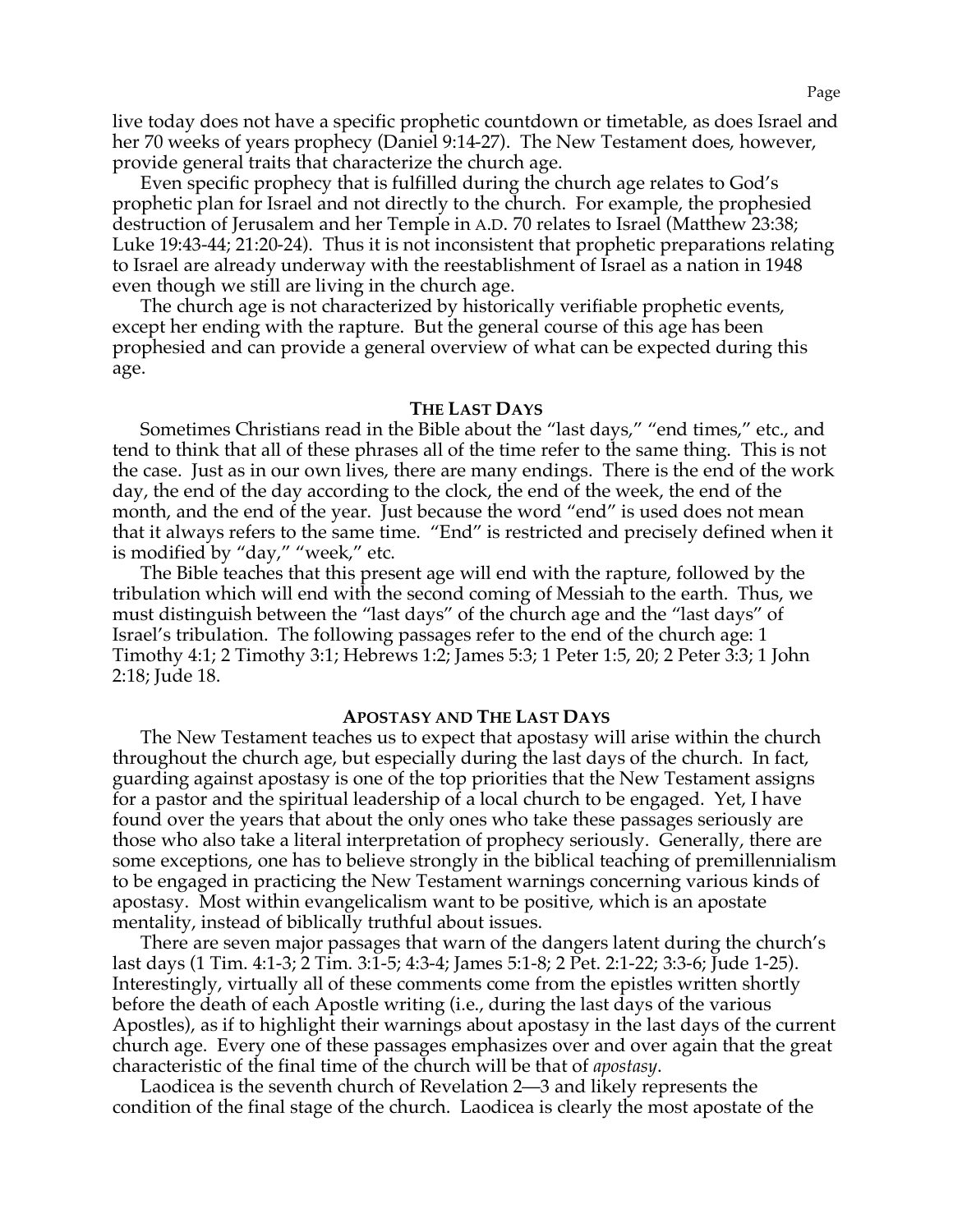seven churches. In fact, our Lord threatens to spew this self-sufficient church out of His mouth (Rev. 3:16) and he is pictured as outside of His own church knocking (Rev. 3:20). Individual believers within this church are not threatened, but it is clear that this church is primarily made up of apostates, who are not true believers. The apostasy of the church in our day is preparing Christendom for her role during the tribulation as the Great Whore of Babylon (Revelation 17:1-7) that will be used by the Antichrist to gain world power. Dr. Pentecost notes: "This condition at the close of the age is seen to coincide with the state within the Laodicean Church, before which Christ must stand to seek admission. In view of its close it is not surprising that the age is called an "evil age" in Scripture."4

The New Testament pictures the condition within the professing church at the end of the age by a system of denials.

- Denial of **GOD**—Luke 17:26; 2 Timothy 3:4-5
- Denial of **CHRIST**—1 John 2:18; 4:3; 2 Peter 2:6
- Denial of **CHRIST'S RETURN**—2 Peter 3:3-4
- Denial of **THE FAITH**—1 Timothy 4:1-2; Jude 3
- Denial of **SOUND DOCTRINE**—2 Timothy 4:3-4
- Denial of **THE SEPARATED LIFE**—2 Timothy 3:1-7
- Denial of **CHRISTIAN LIBERTY**—1 Timothy 4:3-4
- Denial of **MORALS**—2 Timothy 3:1-8,13; Jude 18
- Denial of AUTHORITY—2 Timothy 3:4<sup>5</sup>

Dr. Lewis Sperry Chafer, founder of Dallas Theological Seminary, characterizes the last days apostasy for the church in the following way:

A very extensive body of Scripture bears on the last days for the Church. Reference is to a restricted time at the very end of, and yet wholly within, the present age. Though this brief period immediately precedes the great tribulation and in some measure is a preparation for it, these two times of apostasy and confusion—though incomparable in history—are wholly separate the one from the other. Those Scriptures which set forth the last days for the Church give no consideration to political or world conditions but are confined to the Church itself. These Scriptures picture men as departing from the faith (1 Tim. 4:1-2). There will be a manifestation of characteristics which belong to unregenerate men, though it is under the profession of "a form of godliness" (cf. 2 Tim. 3:1-5). The indication is that, having denied the power of the blood of Christ (cf. 2 Tim. 3:5 with Rom. 1:16; 1 Cor. 1:23-24; 2 Tim. 4:2-4), the leaders in these forms of righteousness will be unregenerate men from whom nothing more spiritual than this could proceed (cf. 1 Cor. 2  $:14).<sup>6</sup>$ 

## **CONCLUSION**

The clear course of the last days for the church consists of constant warnings to the believer to be on guard against doctrinal defection, known as apostasy. Scripture indicates that apostasy will characterize Christendom during the time when the rapture will take place. Thus we need to be sober and alert to the many ways in which the current evangelical church in America is sinking into apostasy, lest we too become caught up in things that are not pleasing to our Lord. Maranatha!